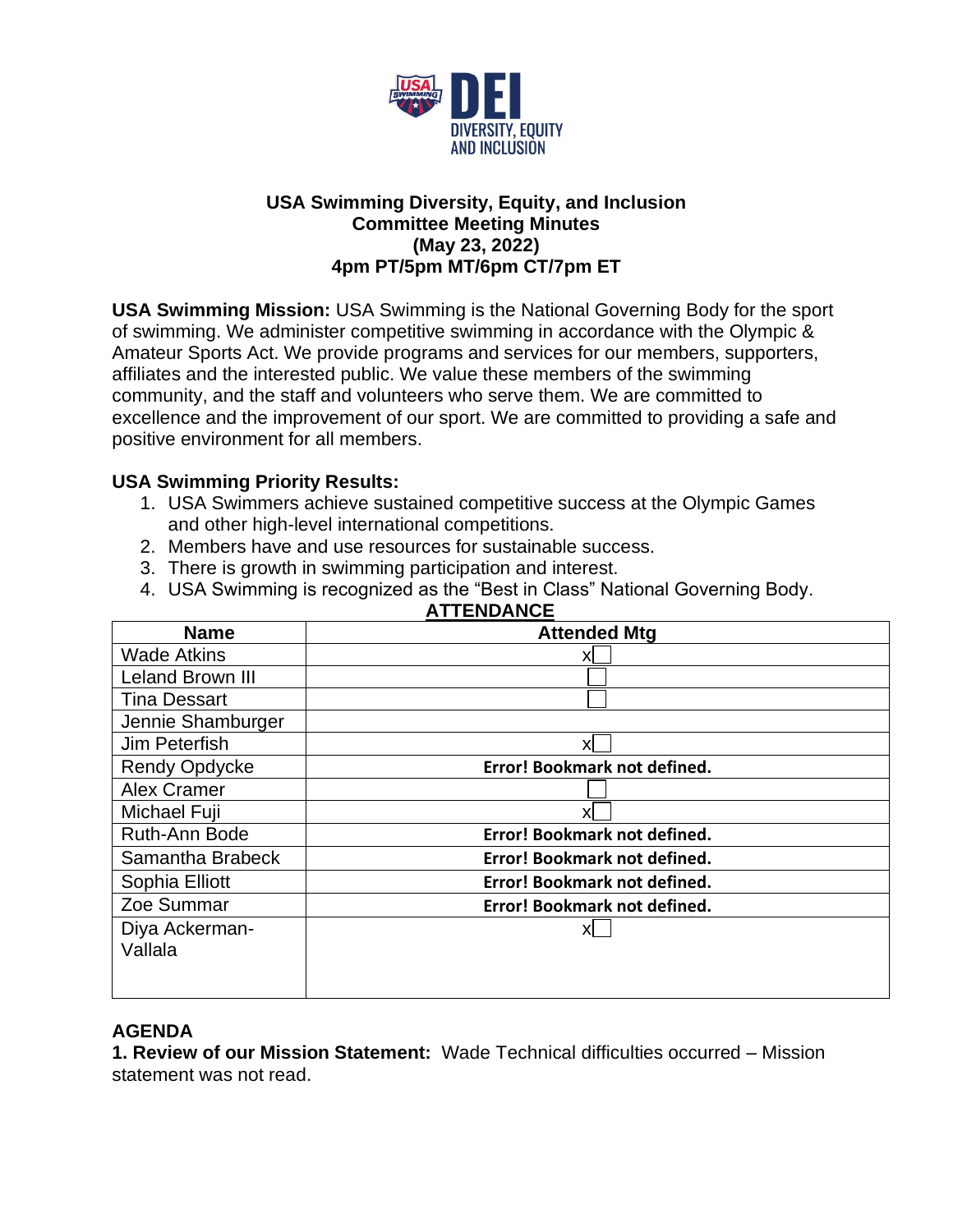

# **2. Meeting called to order (EST):** 7:00 PM

## A. **Approval of Agenda or Additional Items:** Approved

## B. **Approval of Minutes:**

- a. April minutes Motioned approval: Ruth-Ann Bode Second: ?
- C. Check-in Exercise: What color are you today?
- D. Introduction of Noah Wilson, USAS Staff DEI liason. Past Hx: Former Athlete Rep to the prior national DEI Committee, from Maryland Swimming; 2022 graduate of Emory and Henry College
- E. Celebrations:
- a. USAS partnered with Diversity in Aquatics in Houston, TX where they held the first international water safety day
- b. The first Impact Grant cycle will close at the end of the month and grants will be announced June 1.
- c. 5 candidates sent in letter of interest in joining the National DEI Committee. Jim, Jenny, and Wade will review the names and assist the USAS staff and Tim Hinchey in the selection (since the CEO now appoints to committees) - hopefully will have announced by next June meeting.
- d. Sophie there is interest from athletes for joining (currently have 4 athletes on the National DEI Committee) - but names must come through the AEC/AAC to join. Participation, however, on the sub-committees/projects by athletes does not need to come through this avenue.

## **3. Report of Projects**

## **a. Coaches:**

Jim Peterfish along with Alex and Sam, are working on completing the project with the previous disability committee members focusing on the ASL brochure for coaches with common swimming signing. Currently nothing in the TEAMs. Jim reported difficulty connecting with former disability committee members who worked on this so may be restarting the project. Once the ASL brochure is completed, they would like to turn it into a PowerPoint presentation easily available for coaches.

Making progress with the Swimmers With a Disability (SWAD) Coaching guide – there was already an older document in TEAMS that they have been re-vamping and should have finished soon.

Resources for coaches for LGBTQ – there are already resources in this area but need to be revisited and the sub-committee is working on them.

Wade encouraged the sub-committee to look at timelines and set dates for meeting goals. Jim sent the sub-committee minutes for insertion into DEI TEAMS.

## **b. Webinar:**